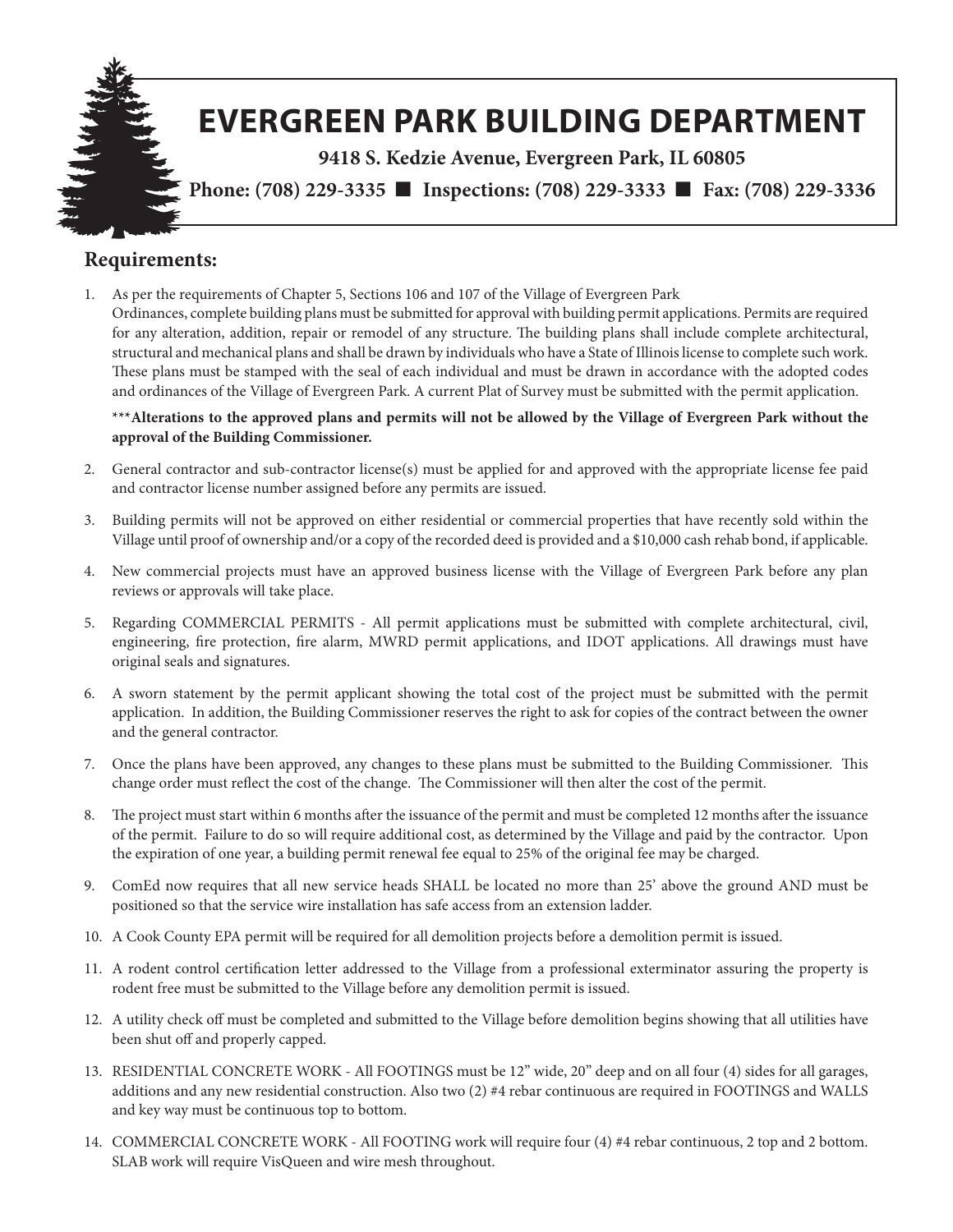

## **VILLAGE OF EVERGREEN PARK**

9418 S. Kedzie Avenue, Evergreen Park, IL 60805 Phone: (708) 229-3335 ■ Inspections: (708) 229-3333 ■ Fax: (708) 229-3336

## **RESIDENTIAL PERMIT INFORMATION SHEET**

This permit information sheet and a typed narrative description must be submitted with the Village of Evergreen Park's Permit Application Package.

#### REQUIREMENTS: Entertainment of the contract of the contract of the contract of the contract of the contract of

- 1. Enclose a plat of survey of the dwelling.
- 2. Include a detailed description of the work in typed form.
- 3. Any structural work to be performed must be included and submitted by an architect or structural engineer and include their professional stamp and license number.
- 4. If the work being performed is on a wood constructed foundation you are required to provide the Village with a letter from a structural engineer and must include a professional stamp and license number confirming the foundation is structurally sound.

#### **LOT INFORMATION:** The contract of the contract of the contract of the contract of the contract of the contract of the contract of the contract of the contract of the contract of the contract of the contract of the contrac

### **LEGAL REQUIREMENTS:** The contract of the contract of the contract of the contract of the contract of the contract of the contract of the contract of the contract of the contract of the contract of the contract of the cont

Is the building vacant or occupied? (circle one)

Pin number of lot(s):

 $Lot(s) size:$ 

#### **BUILDING REQUIREMENTS:** The contract of the contract of the contract of the contract of the contract of the contract of the contract of the contract of the contract of the contract of the contract of the contract of the c

Number of units: Number of stories: Type of foundation: concrete, concrete block, or wood? (circle one) Type of building construction: brick, wood concrete? (circle one) Approximate age of building:  $\sim$   $\sim$   $\sim$   $\sim$   $\sim$   $\sim$ 

| Total square footage of the building: | Square footage of basement:            |
|---------------------------------------|----------------------------------------|
| Square footage of 1st floor:          | Square footage of second floor:        |
| Square footage of garage:             | Square footage of any other structure: |

#### **ATTACH NARRATIVE (TYPED)**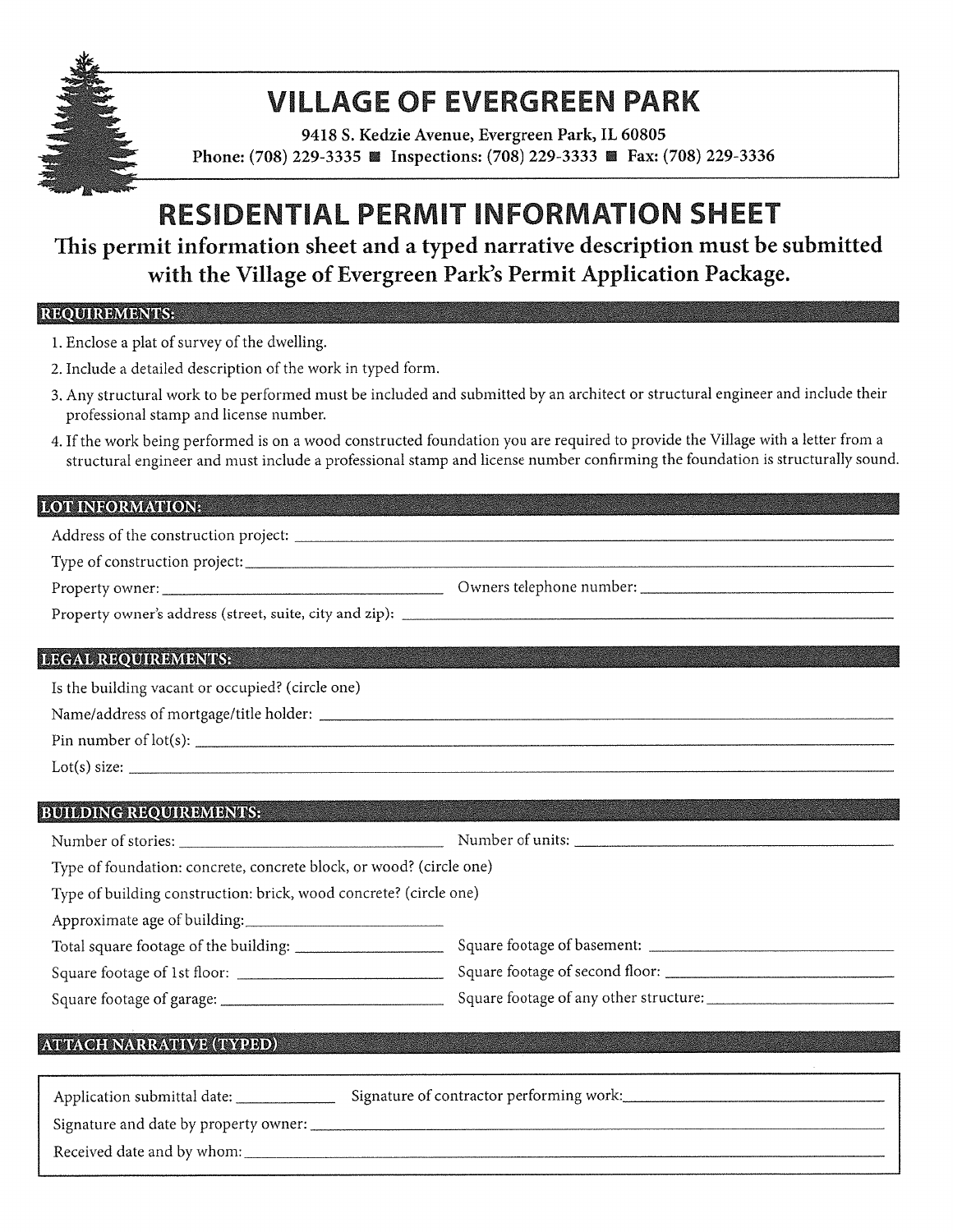| <b>VILLAGE OF EVERGREEN PARK</b>                                                                      | <b>Office Use Only</b> |
|-------------------------------------------------------------------------------------------------------|------------------------|
| <b>BUILDING DEPARTMENT</b>                                                                            | Permit #:              |
| 9418 S. Kedzie Avenue, Evergreen Park, IL 60805<br>Phone: (708) 229-3335 <b>a</b> Fax: (708) 229-3336 | Date Issued:           |
|                                                                                                       |                        |

#### All information below must be filled out by the General Contractor prior to submission (Please Print)

| Real Estate Index # (PIN):            |                                         | Construction Cost: \$ |                    |
|---------------------------------------|-----------------------------------------|-----------------------|--------------------|
| Number of Stories:                    | Overall Height (in ft.)                 |                       | Sq. Ft. of Project |
| <b>El Single "A" Family Residence</b> | <sup>1</sup> Multi "R" Family Residence | $\Box$ Garage         | □ Fire Sprinkler   |

| $\Box$ Single "A" Family Residence | $\Box$ Multi "B" Family Residence | $\bigcup$ Garage                     | $\Box$ Fire Sprinkler |
|------------------------------------|-----------------------------------|--------------------------------------|-----------------------|
| $\Box$ Fire Alarm System           | $\Box$ Commercial Building "C"    | $\Box$ Commercial Building Build Out | $\Box$ Plumbing       |
| <b>U</b> Electrical                | □ Sign                            | □ Mechanical                         | L Fence .             |
| $\Box$ Other:                      |                                   |                                      |                       |

|                        | Structural Design List |                     |           |
|------------------------|------------------------|---------------------|-----------|
| $\sim$                 | License#               |                     | License # |
| Architect              |                        | Site Engineer       |           |
| Mechanical Engineer    |                        | Fire Alarm Design   |           |
| Sprinkler Design       |                        |                     |           |
|                        | <b>Contractor List</b> |                     |           |
| General                |                        | Mechanical          |           |
| Carpenter              |                        | Painting            |           |
| Concrete               |                        | Paving              |           |
| Drywall                |                        | Plumbing (building) |           |
| Electrical             |                        | Plumbing (site)     |           |
| Excavation             |                        | Roofing             |           |
| <b>Exterior Finish</b> |                        | Sewer (building)    |           |
| Fence                  |                        | Sewer (site)        |           |
| Fire Alarm             |                        | Sprinkler           |           |
| Insulation             |                        | Steel Erector       |           |
| Masonry                |                        | Tile/Carpet         |           |
| Sign                   |                        |                     |           |
| <b>Q</b> Issue Permit  | Rehab Bond Required    | □ Permit Denied     |           |

Date Completed: Code Official: I attest that all information is accurate and complete to the best of my knowledge. 

 $\bar{z}$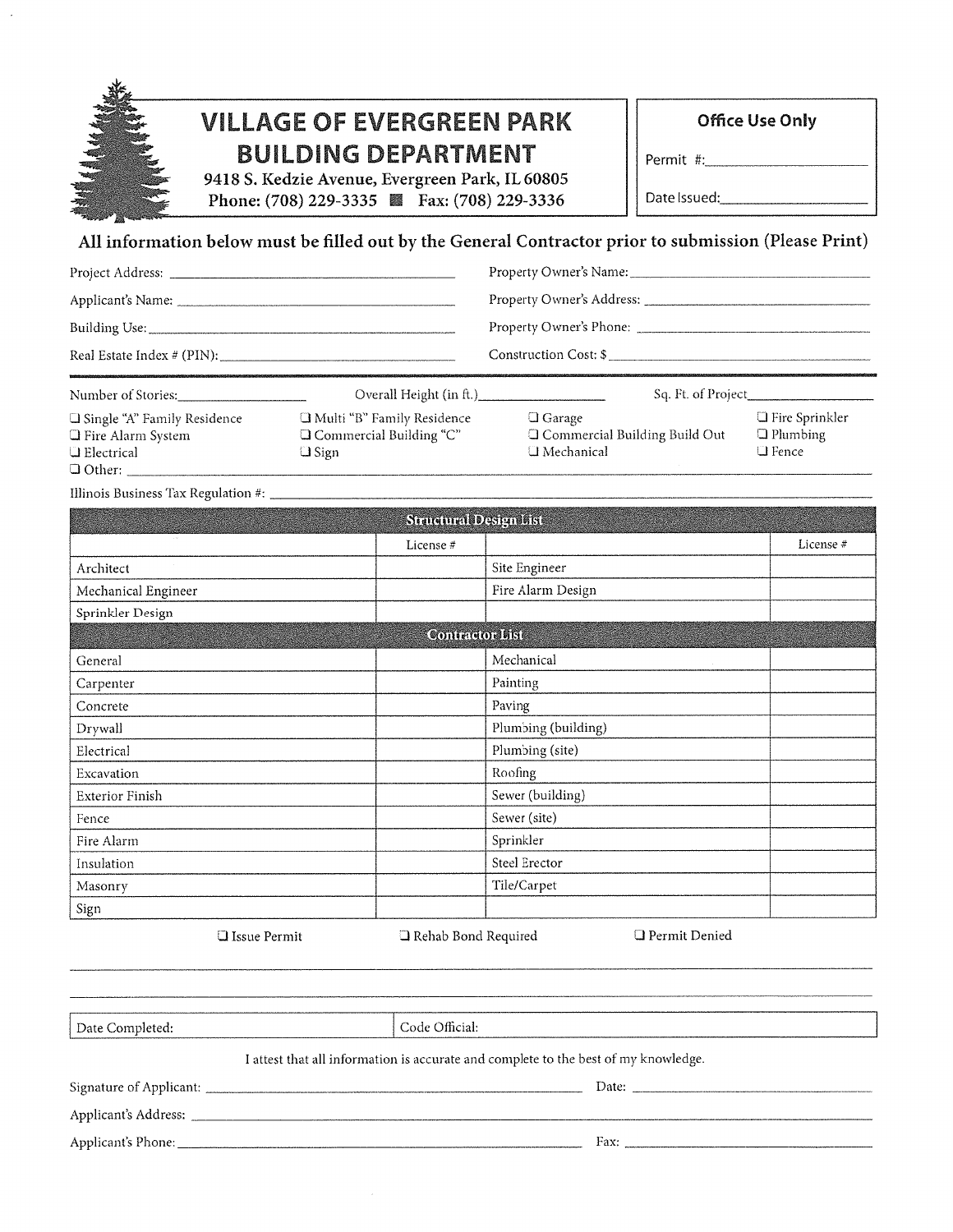# **Village of Evergreen Park<br>Building Department**

## **Sworn Contractor's Statement**

| general contractor for the project located at __________________________________                                                                                                                                                                                                                                                                                                                     |
|------------------------------------------------------------------------------------------------------------------------------------------------------------------------------------------------------------------------------------------------------------------------------------------------------------------------------------------------------------------------------------------------------|
| within the Village of Evergreen Park and which is owned                                                                                                                                                                                                                                                                                                                                              |
|                                                                                                                                                                                                                                                                                                                                                                                                      |
| including extra alternates and all of the equipment is $\frac{1}{2}$                                                                                                                                                                                                                                                                                                                                 |
|                                                                                                                                                                                                                                                                                                                                                                                                      |
|                                                                                                                                                                                                                                                                                                                                                                                                      |
|                                                                                                                                                                                                                                                                                                                                                                                                      |
|                                                                                                                                                                                                                                                                                                                                                                                                      |
|                                                                                                                                                                                                                                                                                                                                                                                                      |
| in the month of $\frac{1}{\sqrt{1-\frac{1}{2}}\sqrt{1-\frac{1}{2}}\sqrt{1-\frac{1}{2}}\sqrt{1-\frac{1}{2}}\sqrt{1-\frac{1}{2}}\sqrt{1-\frac{1}{2}}\sqrt{1-\frac{1}{2}}\sqrt{1-\frac{1}{2}}\sqrt{1-\frac{1}{2}}\sqrt{1-\frac{1}{2}}\sqrt{1-\frac{1}{2}}\sqrt{1-\frac{1}{2}}\sqrt{1-\frac{1}{2}}\sqrt{1-\frac{1}{2}}\sqrt{1-\frac{1}{2}}\sqrt{1-\frac{1}{2}}\sqrt{1-\frac{1}{2}}\sqrt{1-\frac{1}{2}}\$ |
|                                                                                                                                                                                                                                                                                                                                                                                                      |

 $\sim 10^{-1}$ 

 $\sim 10^{10}$  km s  $^{-1}$ 

 $\sim 10^{-11}$ 

**Notary Public Seal** 

 $\label{eq:2.1} \frac{1}{\sqrt{2}}\int_{\mathbb{R}^3}\frac{1}{\sqrt{2}}\left(\frac{1}{\sqrt{2}}\right)^2\frac{1}{\sqrt{2}}\left(\frac{1}{\sqrt{2}}\right)^2\frac{1}{\sqrt{2}}\left(\frac{1}{\sqrt{2}}\right)^2.$ 

المتهارين الفر

 $\mathcal{L}=\frac{1}{2}\sum_{i=1}^{2}\frac{1}{2}$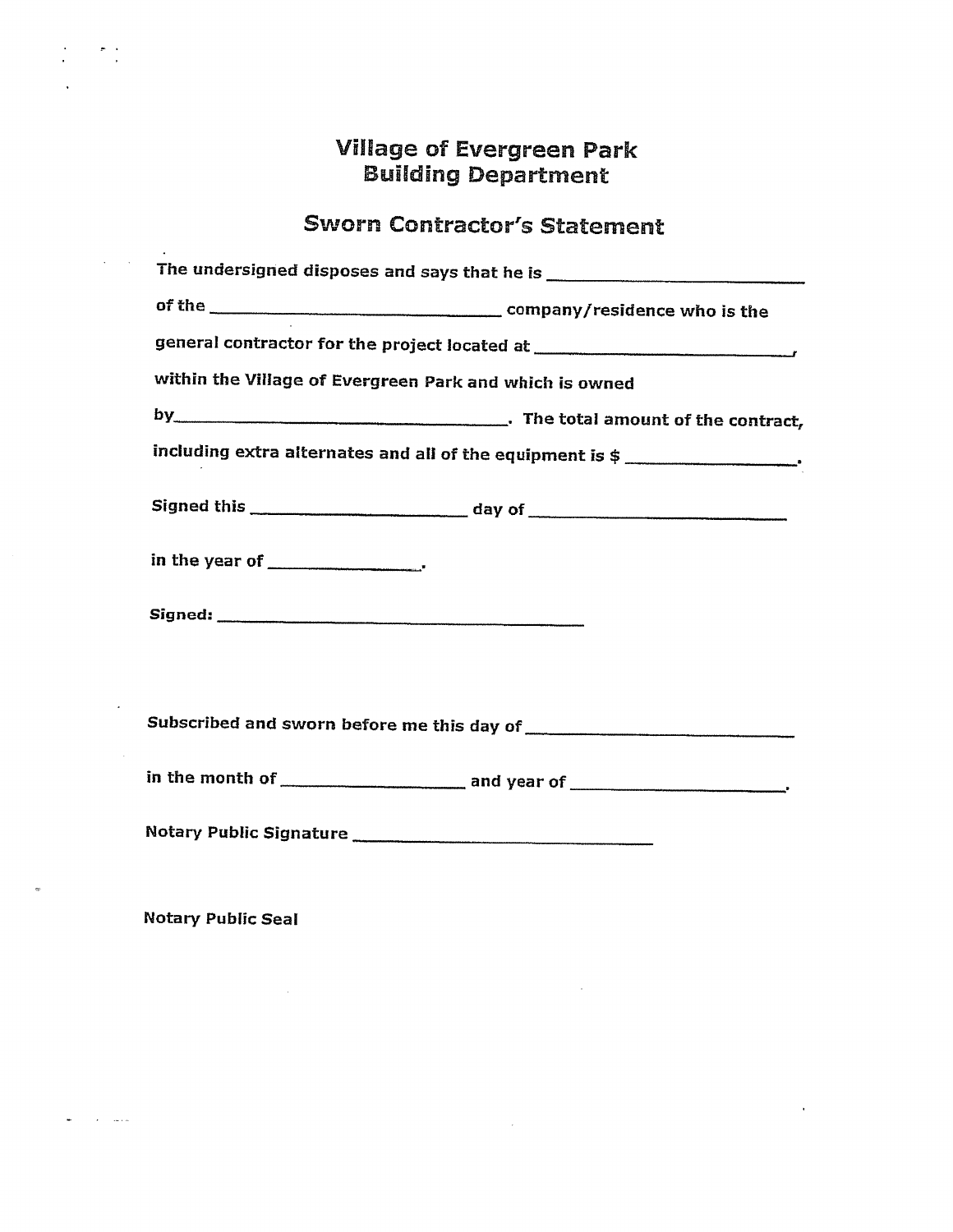## **Village of Evergreen Park Plumber's Letter of Intent**

The Village of Evergreen Park requires the following Letter of Intent for Plumbing Contractors. This form is to be completed and submitted to the Village along with any building permit applications where plumbing work is being performed.

|                                   | Letter of Intent    |                                    |
|-----------------------------------|---------------------|------------------------------------|
|                                   |                     |                                    |
|                                   | <b>Company Name</b> |                                    |
| $\mathbb{S}^{1,1}$                | Address             |                                    |
|                                   | City, State, Zip    |                                    |
| Has been retained by              |                     |                                    |
|                                   |                     | Contractor or Homeowner's name     |
| As the Plumbing Contractor for    |                     |                                    |
|                                   |                     | <b>Job Location Street Address</b> |
|                                   |                     |                                    |
| Plumbing Contractor's (Signature) |                     | <b>State License Number</b>        |

Date: with the contract of the contract of the contract of the contract of the contract of the contract of the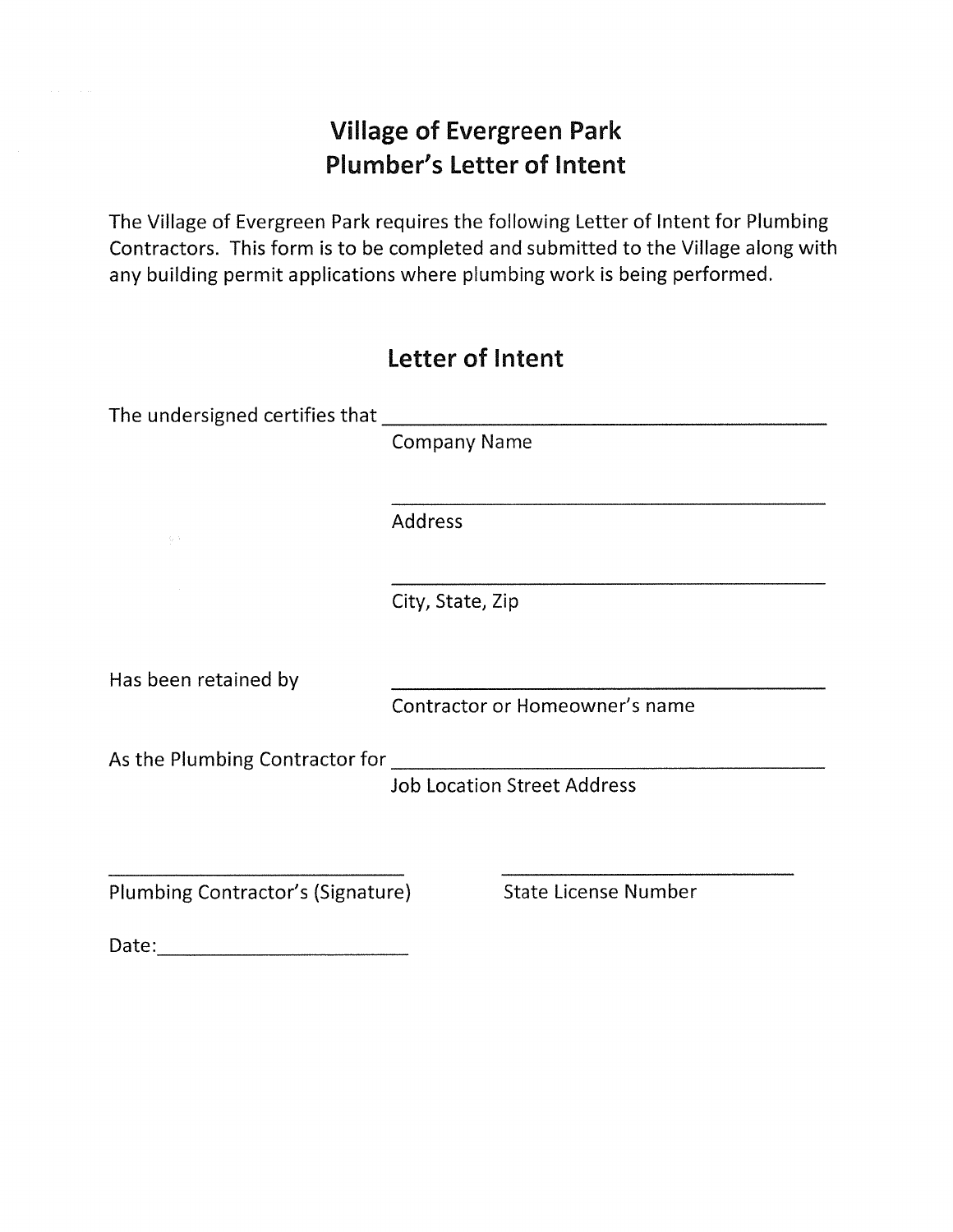| Total permit fees: \$                                                                                                                                                                                                                                   |                                                                                                                                                                                                                                                                |                                                                                                                        |
|---------------------------------------------------------------------------------------------------------------------------------------------------------------------------------------------------------------------------------------------------------|----------------------------------------------------------------------------------------------------------------------------------------------------------------------------------------------------------------------------------------------------------------|------------------------------------------------------------------------------------------------------------------------|
| Allow 1 temp sign per year                                                                                                                                                                                                                              | Approved:<br>Date:                                                                                                                                                                                                                                             | "Contractor information" on front page                                                                                 |
| Good for 30 days except R.E. Signs - Only<br>Electrical permit costs (if different): \$.                                                                                                                                                                |                                                                                                                                                                                                                                                                |                                                                                                                        |
| Temporary signs = \$50<br>Need written landlord approval: a Yes<br>n<br>S                                                                                                                                                                               | must be done by a licensed electrical contractor.                                                                                                                                                                                                              | Permit Fee: \$                                                                                                         |
| $\omega$ 2.5% = \$                                                                                                                                                                                                                                      | 5. Electrical connections on both new and replacement A/C units                                                                                                                                                                                                |                                                                                                                        |
| replacement. Minimum permit fee charge: \$150<br>Total cost of installation/replacement/renovation:                                                                                                                                                     | 4. All new commercial installation applicants must be accompanied<br>by drawings and specifications.                                                                                                                                                           | Total cost of fence installation: \$                                                                                   |
| Permit fee based on 2.5% of total cost of installation, renovation, or                                                                                                                                                                                  | electrical contractor.                                                                                                                                                                                                                                         |                                                                                                                        |
| and installation specifications.<br>circuit diagrams. Drawings must contain detail, shop, and mounting<br>Drawings required: 1 set non electric signs and 2 electric signs with<br>Marked plat of survey required for ground or pole sign installation. | 3. Replacement residential condensing units may be replaced by<br>a HVAC contractor and this replacement would include the<br>unit only. Any other electrical work must be done by a licensed<br>connection and rehooking of the electrical connection for the | replacement. Minimum permit fee charge: \$25<br>Permit fee based on 2% of total cost of installation, or<br>Permit Fee |
| Ÿ.<br>F<br>≶                                                                                                                                                                                                                                            | replacement units. A disconnect must be provided for these units.                                                                                                                                                                                              |                                                                                                                        |
| Distance to Lot Lines:                                                                                                                                                                                                                                  | Ņ.<br>All residential air conditioning units must be served by at least<br>a 100 amp electrical service. This would include both new and                                                                                                                       |                                                                                                                        |
| Projection into right of way:<br>Lowest portion above right of way<br>Ŧ,<br>È                                                                                                                                                                           | 1. All installations will be subject to inspection and an inspection<br>iee.                                                                                                                                                                                   | ¥<br>တ္က<br>Ţ<br>≋                                                                                                     |
|                                                                                                                                                                                                                                                         | Instructions                                                                                                                                                                                                                                                   | Distance to Lot Lines:                                                                                                 |
| D Yes<br>Does sign or awning project into or over right of way?<br>០<br>3                                                                                                                                                                               |                                                                                                                                                                                                                                                                | $\square$ Yes<br>D<br>No                                                                                               |
| <b>Oother</b>                                                                                                                                                                                                                                           | Electrical Permit Fee: \$                                                                                                                                                                                                                                      |                                                                                                                        |
| <b>D</b> Strip Mall<br>Q Commercial District                                                                                                                                                                                                            | Electrical Permit Number:                                                                                                                                                                                                                                      | Fence abuts commercial property:                                                                                       |
| Sign to be installed in/on:<br>O Covered Mall<br>$\Box$ Mall                                                                                                                                                                                            | Permit Fee: \$                                                                                                                                                                                                                                                 | Fence Height:                                                                                                          |
|                                                                                                                                                                                                                                                         | Total cost of installation: \$                                                                                                                                                                                                                                 |                                                                                                                        |
| Grade to bottom of awning:<br>Awning Size: H.<br>$X$ W<br>ĨХ<br>ਜ਼                                                                                                                                                                                      | cost of installation or a minimum of \$45                                                                                                                                                                                                                      | <b>O</b> Other:                                                                                                        |
| Overall awning height from grade:<br>Ŧ,                                                                                                                                                                                                                 | Permit fee is 1.5% residential / 2.5% commercial of the to<br>Ë                                                                                                                                                                                                | <b>OPVC:</b>                                                                                                           |
| Sign(s) Face Residential Property:                                                                                                                                                                                                                      | <b>Q</b> Rear of building<br><b>N</b> Roof                                                                                                                                                                                                                     |                                                                                                                        |
| Square Feet of Sign Face(s):<br>$\square$ Yes<br>D<br>No                                                                                                                                                                                                | Compressor Location:                                                                                                                                                                                                                                           | O Wood Privacy, Style:                                                                                                 |
| Sign Size: H<br>$\mathbf{x}$<br>×<br>٣                                                                                                                                                                                                                  |                                                                                                                                                                                                                                                                | <b>D</b> Picket                                                                                                        |
| Grade to bottom of sign face:<br>Ħ,                                                                                                                                                                                                                     | <b>OLP Gas</b><br>n<br>Oil<br>D Natural Gas<br><b>O</b> Blectric                                                                                                                                                                                               | <b>O Chain Link</b>                                                                                                    |
| Grade to top of sign face<br>Ŧ                                                                                                                                                                                                                          | dure 001 $\Box$<br><b>O</b> Larger                                                                                                                                                                                                                             | Type of Fence Construction:                                                                                            |
| Overall sign height from grade:<br>Έ.                                                                                                                                                                                                                   | dure $0 \in \Box$<br>$d$ ure 09 $\Box$                                                                                                                                                                                                                         | <b>D</b> Yes<br>D<br>3<br>9                                                                                            |
| <b>O</b> Marquee<br><b>D</b> Projecting<br>$\square$ Temporary<br><b>D</b> Portable<br><b>D</b> Awning                                                                                                                                                  | Size of Electrical Service:                                                                                                                                                                                                                                    | submitted:                                                                                                             |
| $\sum_{n=1}^{\infty}$<br><b>D</b> Ground<br>$\frac{1}{2}$                                                                                                                                                                                               | <b>O</b> Furnace<br><b>Q</b> Condensing Unit Replacement                                                                                                                                                                                                       | Plat of survey with line drawing of proposed fence                                                                     |
| Type of Sign:                                                                                                                                                                                                                                           | <b>D</b> Roof Unit<br><b>O</b> Boiler<br><b>O</b> Heat Pump<br><b>Q Central Unit</b>                                                                                                                                                                           | <b>D</b> New<br><b>D</b> Replacement                                                                                   |
| $D$ New<br><b>D</b> Replacement<br><b>Q</b> Alteration                                                                                                                                                                                                  |                                                                                                                                                                                                                                                                |                                                                                                                        |
| Type of Sign Installation:                                                                                                                                                                                                                              | Type of Unit:                                                                                                                                                                                                                                                  | Type of Fence Installation:                                                                                            |
| <b><i>SIGNA MARING DE GREGORIA</i></b>                                                                                                                                                                                                                  | <b>MIRCIFRANTORI IVOIRINON</b>                                                                                                                                                                                                                                 | <b>NOTING CONGRET</b>                                                                                                  |
| 古門<br>Permit No.                                                                                                                                                                                                                                        | FENCE / FACE / SHORE / SHORE / SHORE / SHORE / SHORE / SHORE / SHORE / SHORE / SHORE / SHORE / SHORE / SHORE /                                                                                                                                                 |                                                                                                                        |
|                                                                                                                                                                                                                                                         |                                                                                                                                                                                                                                                                |                                                                                                                        |
| 纙<br>Phone: (708) 229-3335<br>驪<br>Fax: (708) 229-3336                                                                                                                                                                                                  | 9418 S. Kedzie Avenue, Evergreen Park, IL<br>50809                                                                                                                                                                                                             | <b>Myrrelly</b><br><b>NILAGE OF EVERGREEN PARK</b>                                                                     |
|                                                                                                                                                                                                                                                         |                                                                                                                                                                                                                                                                |                                                                                                                        |